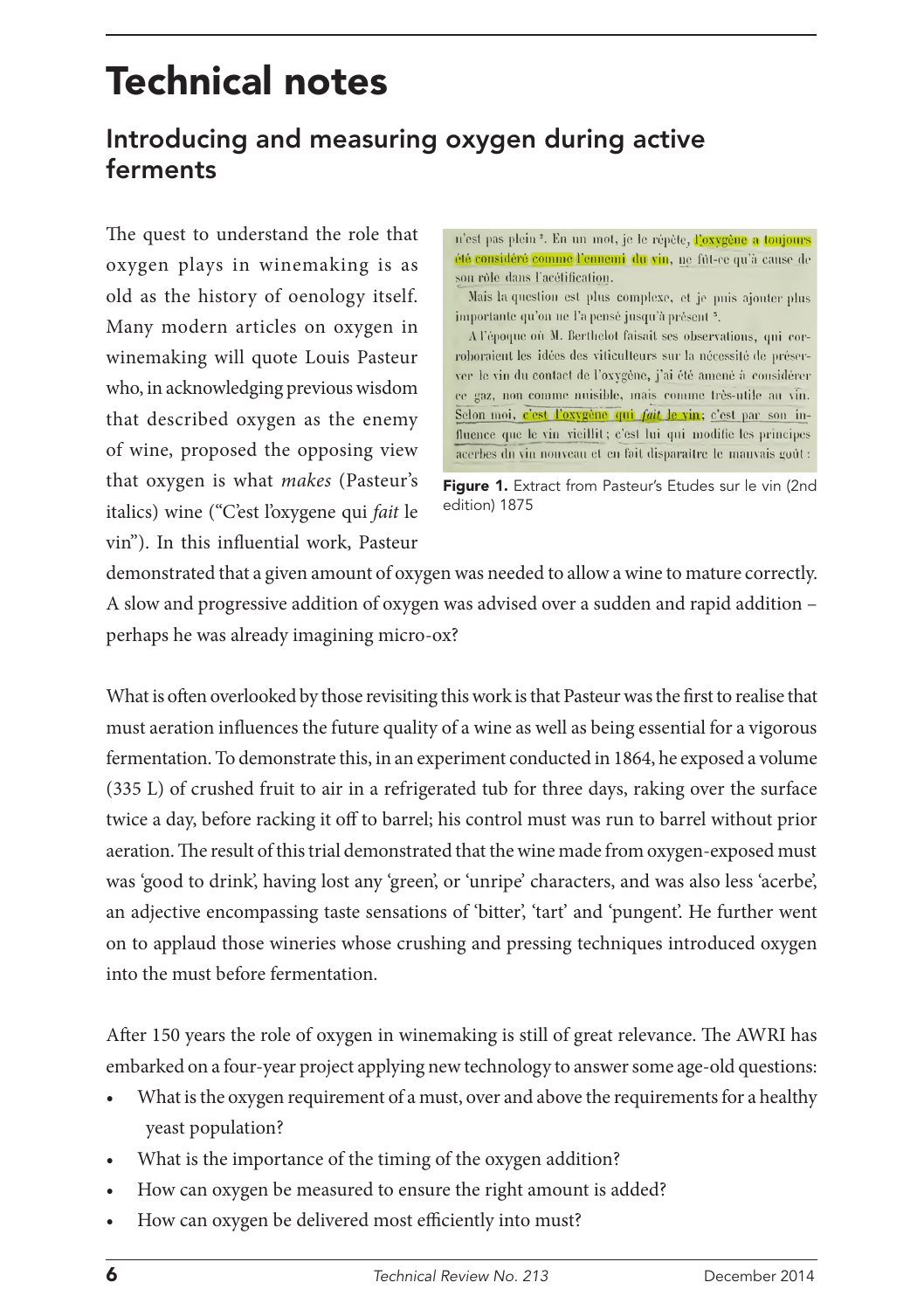The answers to the first two questions are being investigated in a series of laboratory-based experiments and pilot-scale winery trials which form the backbone of the AWRI's current wine and oxygen project. This article will instead focus on possible answers to the third and fourth questions – how to measure oxygen and how to deliver it.

#### Measuring oxygen in an active ferment

The measurement of dissolved oxygen (DO) in finished wines is not new to the wine industry and several types of DO meter have been available for some time. The Orbisphere 3650 is standard equipment in most bottling labs and handheld meters, such as the Hach HQ, can be used to measure tank DO prior to bottling or even headspace oxygen during ullage management. The Orbisphere is best suited to use with finished wine and in the lab because of the possibility of membrane fouling. Depending on the model, handheld devices also do a reasonable job, provided that they are frequently calibrated, preferably using a two-point calibration<sup>1</sup>.

Another DO-measuring technology uses luminescence and is often referred to as LDO – this is the system used in the AWRI bottling line oxygen audits. More robust DO probes are also available which are better suited for use on the cellar floor, particularly when built into pump-over rigs. The AWRI has been using stainless steel probes – routinely used in the brewing industry – with a stand-alone monitor mounted in 2΄ and 3΄ fittings. This set-up has enabled the determination of DO during juice and wine transfers and in large scale aeration trials with a commercial venturi.

Another innovative device that has been trialled is a small DO datalogger (operated on two AA batteries with a standard digital camera memory card) which can be deployed in a tank and left to monitor DO over several hours, days or weeks before recovery and data download. With this device it has been possible to monitor the DO inside a press during both inert and normal aerobic press cycles (Figure 2).

However, just getting a value for DO is not the whole story. As yeast are voracious consumers of oxygen, a DO measurement made in an active ferment may not accurately represent how much oxygen is being delivered. Equally, the oxygen consumption by oxidation of phenolic compounds, particularly in red wines, may also compromise the ability to take a meaningful DO reading. In addition, the  $CO<sub>2</sub>$  evolving from a vigorous fermentation can easily sparge out the oxygen dissolving into the must and give a low value. This therefore does make

<sup>&</sup>lt;sup>1</sup>The 0% O<sub>2</sub> calibrant can be made by dissolving 1 g sodium sulfite (Na<sub>2</sub>SO<sub>3</sub>) and 0.5 mL cobalt nitrate (0.1 g/L) in 100 mL water. The 100%  $O_2$  calibrant is made by sparging water with air using an air-pump with a glass-frit (or airstone, normally used in aquariums), creating a multitude of small air bubbles, while stirring the solution. Switch off bubbling and stir for 10 minutes prior to measurement to prevent oversaturation.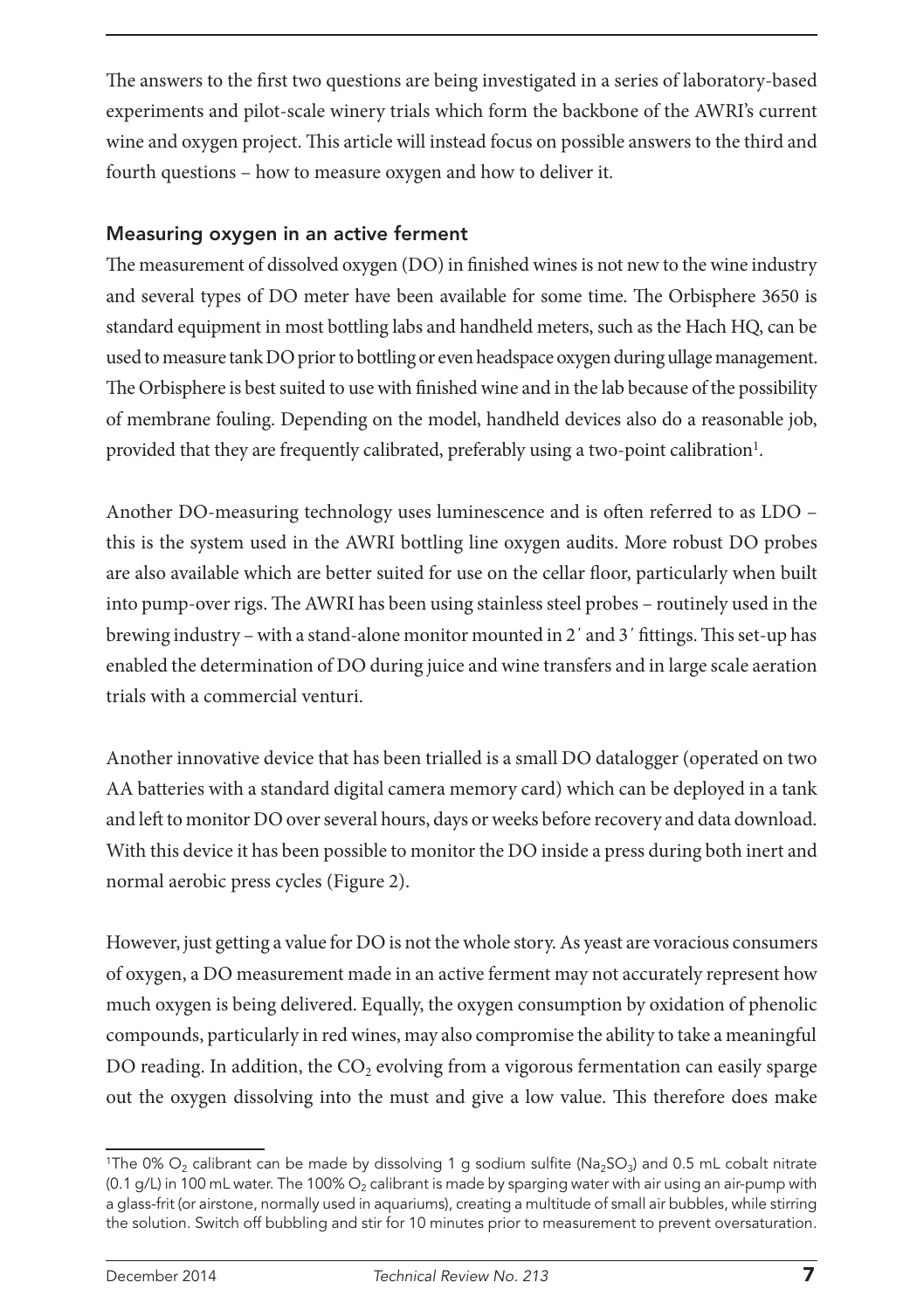measuring DO a challenge. The best option is to measure DO before and immediately after an air introduction device to assess the amount of oxygen introduced.

### Ways to introduce oxygen into an active ferment

In wineries that grow their own yeast cultures for inoculation, aerating juice using a stainless sinter or frit fed by compressed air is common, although the aim of such an array is to saturate the solution (typically around 8 mg/L  $O<sub>2</sub>$ ). In white winemaking, in-tank spargers, either ceramic or stainless steel, can be easily deployed and fed with compressed air. However, for red winemaking the options need to be more varied depending on the fermenter used, whether open, Potter/SWAP (sweeping arm Potter) or Vinimatic.

It is generally believed that open fermenters are largely oxidative and anecdotal evidence suggests that reductive aromas are less common when such fermenters are used. However the blanket of carbon dioxide that exists above the cap will prevent any substantial aeration even when vigorously plunged. A pump-over with fanning/spraying or using an irrigator placed higher than the top of the fermenter will be needed to introduce oxygen from outside. Potters/SWAPs are essentially closed systems and as such need active methods for getting oxygen into the system. The open pump-over tub is widely used but again the blanket of CO<sub>2</sub> may prevent effective aeration if an inclined plane or screen is not included in the setup. A submerged air-stone or sparger fed by compressed air would improve the aeration; however this is less convenient.

Fitting some sort of air bleed into the pump-over system either before or after the pump may prove to be more convenient and a number of options are available (Figure 3). Placed on



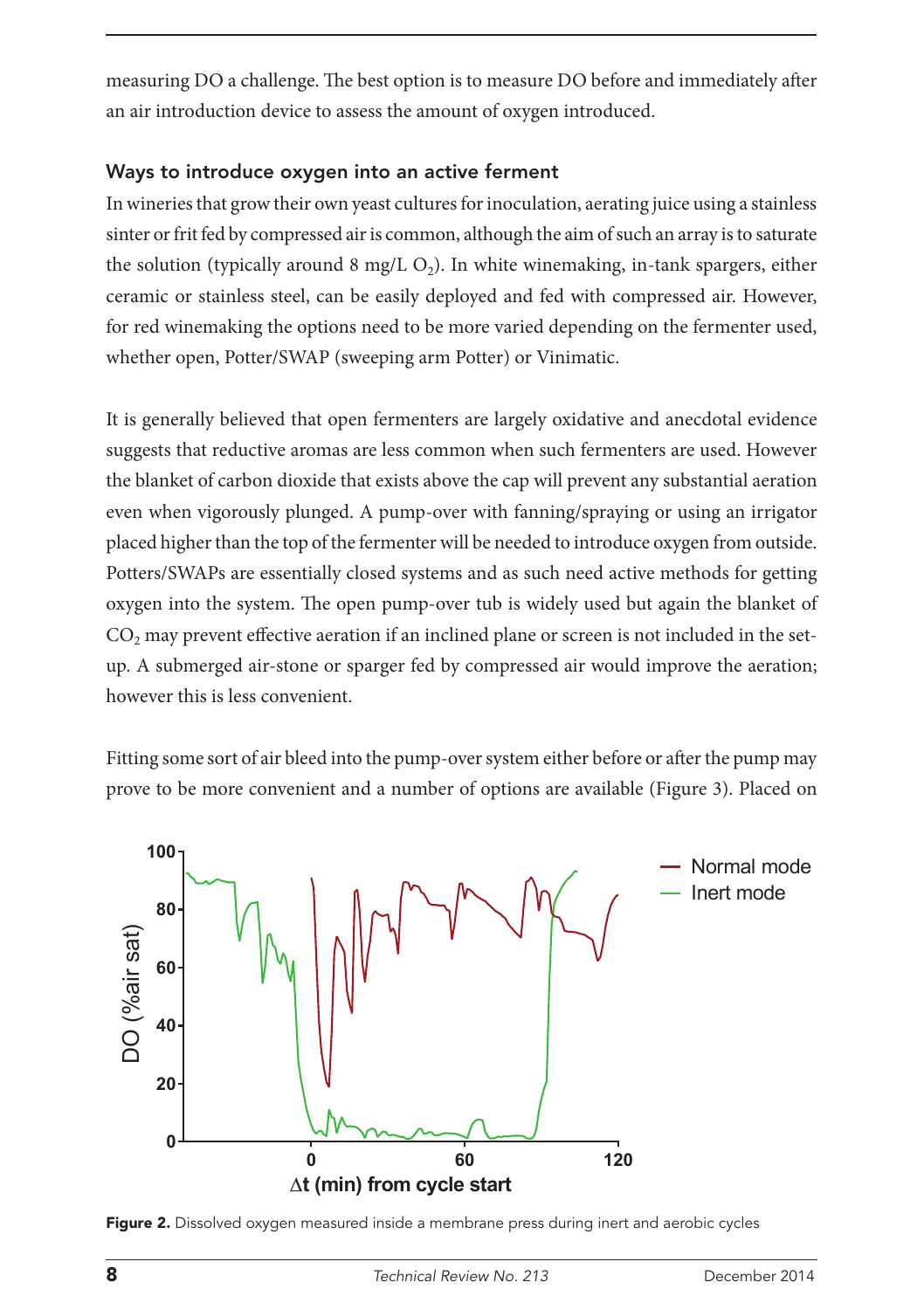the suction side of the pump, a small opening will create a venturi effect, sucking air from outside, and avoiding the need for a compressed air feed. Many people use this set-up for introducing additives or yeast into the tank, however when it is only sucking in air this might cause the pump to cavitate and greatly increase the risk of rotor burn out. Of course this is essentially the same as the common practice of 'cracking the fitting' (i.e. just loosening the hose fitting on the suction side of the pump) which has similar risks. If an in-line sparger is used on the suction, the aeration is just as effective and the cavitation risk is slightly reduced. An air-draw tube is another option constructed of a cylinder of sintered metal (typically available with 20 or 40 micron pores) which looks like a standard hose union fitting. The disadvantage of this is that air is continuously drawn through the fitting while the pump is on; placement of the fitting is also important as head pressure could force liquid to bleed out once the pump is turned off. A safer option for the pump is to have the in-line sparger on the delivery side of the pump and blow compressed air into the flow of liquid, although this does incur additional infrastructure costs.

Another option that protects the pump is to use a commercially available venturi air injection system. A venturi device introduces a restriction in the flow which causes an increase in fluid velocity but drops its pressure at the narrowest end. An air inlet at right angles to the flow is placed at this point where the restriction ends, sucking in air to the flow of liquid. This can be placed on the delivery side of the pump as long as a non-return valve is placed at the air inlet. Alternatively, the venturi device can be placed just before the irrigator.



Figure 3. Examples of fittings used to deliver oxygen to ferments – venturi injector (left), in-line sparger (middle) and air-draw tube (right)